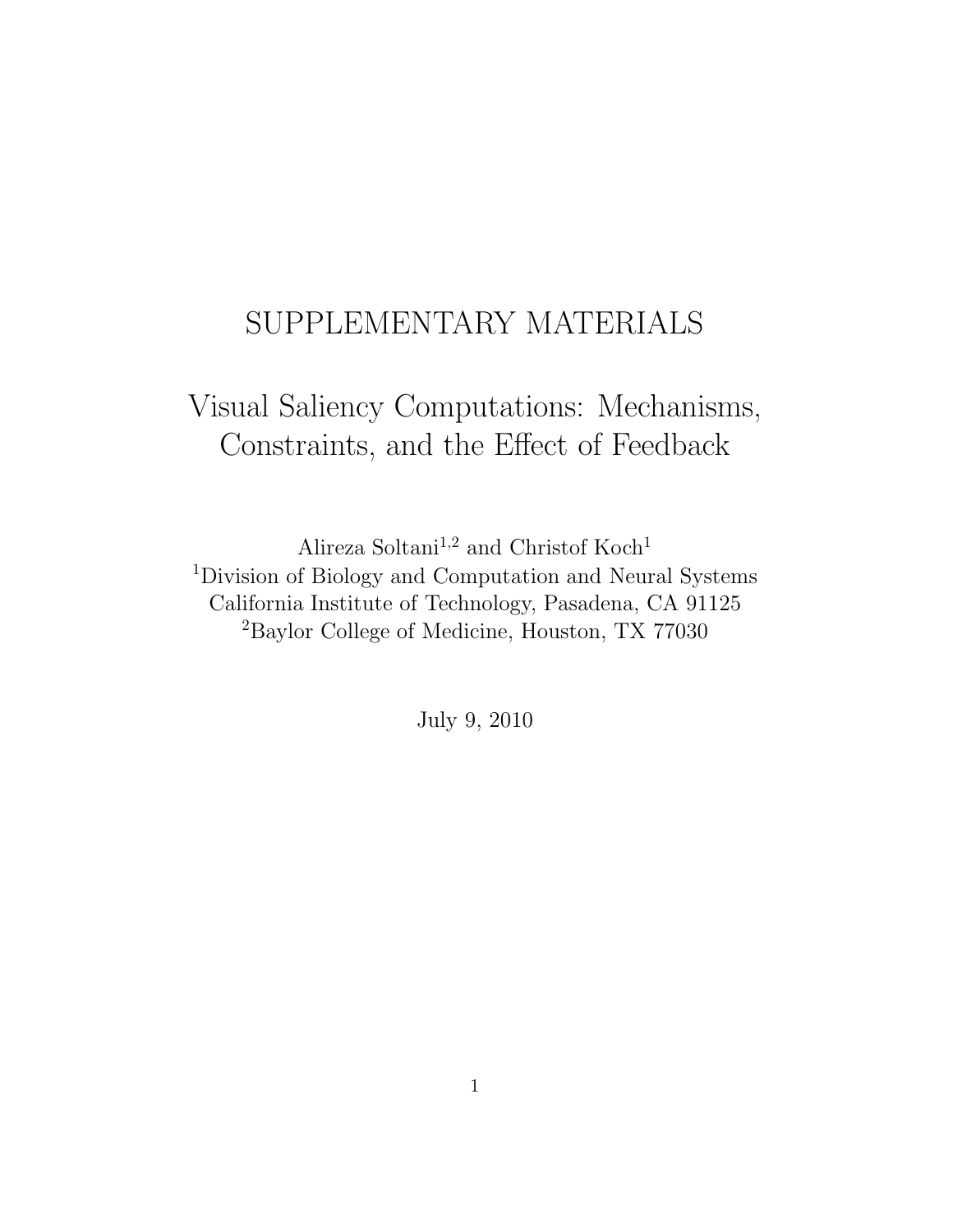In the following sections we provide some additional details about the spiking network model as well as some results which are of interest to the reader.

### A global measure of saliency signals

In order to define a global measure of saliency which can be compared to the local popout selectivity index  $(PI)$ , we use the difference in the global saliency indices (GSI, see Methods for the definition) between popout and conjunction displays. More specifically, we define the *global popout selec*tivity index  $(GPI)$  for a given popout display to be equal to the difference between the global saliency index for that popout  $(GSI_{popout})$  and conjunction  $(GSI_{conj})$  divided by their sum

$$
GPI = \frac{GSI_{popout} - GSI_{conj}}{GSI_{popout} + GSI_{conj}}.
$$
\n
$$
(S1)
$$

GPI quantifies the ability of a population of neurons to detect a target in popout displays versus in the conjunction display, and increases in higher areas for configuration A (Fig. S4C and Fig. S5).

Interestingly, we find a strong correlation between  $PI$  and  $GPI$  in both configurations (Fig. S4C and Fig. S5). This indicates that both local and global popout selectivity indices can be equally informative about the saliency of the target. We conclude that even though global saliency indices are more proper measures of saliency signals, local measures of saliency such as popout selectivity indices, measured in electrophysiological recording, also provide accurate information about the saliency computations.

#### Additional tables and figures

Table 1 and Table 2 provides all details about the strength and form of connectivity between neurons in different layers of the network and for two sets of simulations presented in the main paper, respectively.

In brief, Fig. S1 shows different stimuli which we use to generate the inputs to our network. These stimuli are similar to ones used in the monkey experiment [1]. In Fig.S2 we present the average response to different visual stimuli in successive layers of the network. Fig. S3 to Fig. S7 provide more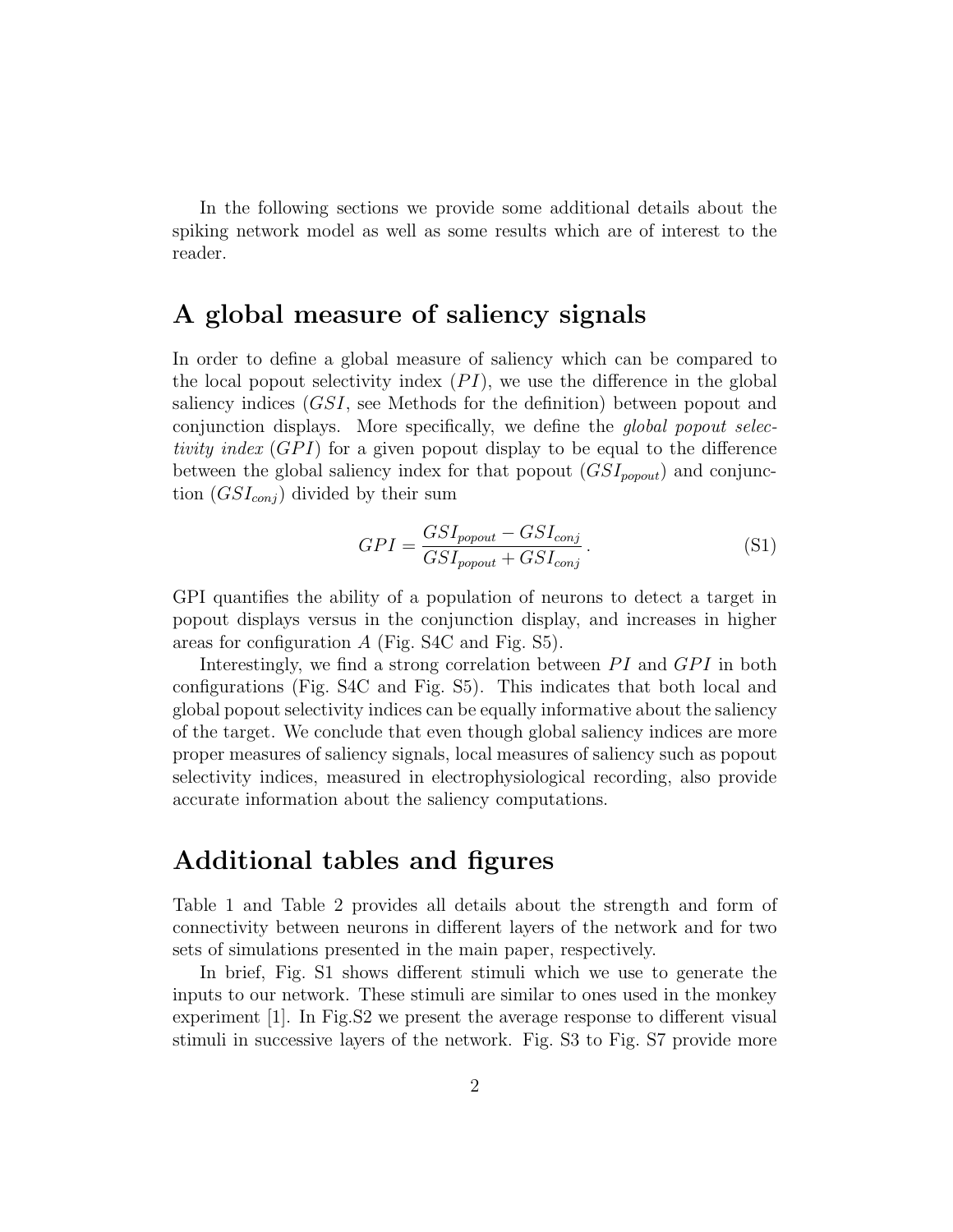information on how local and global saliency signals evolve in successive layers of the network for two different configurations. Fig. S8 to Fig. S10 show how increasing the AMPA to NMDA current ratio deteriorates the formation of saliency signals in successive layers of the network. At the end, Fig. S11 shows the response of neurons selective to the target (black) and distractors (gray) in the saliency map, to different displays and under three different conditions.

| singleton | homogeneous  | color popout | orientation popout                    | combined popout                                                        | conjunction                                                                                                                                                                                                                                                                                                            |
|-----------|--------------|--------------|---------------------------------------|------------------------------------------------------------------------|------------------------------------------------------------------------------------------------------------------------------------------------------------------------------------------------------------------------------------------------------------------------------------------------------------------------|
|           | <br><br><br> | .<br>.<br>.  | -------<br>-----<br>-------<br>------ | -------<br>-------<br>--------<br><b><i><u>PERSON BENEDICT</u></i></b> | $1 - 1 - 1 - 1$<br>$\begin{array}{c} \begin{array}{c} \hline \textbf{1} & \textbf{1} & \textbf{1} & \textbf{1} & \textbf{1} & \textbf{1} \\ \hline \textbf{1} & \textbf{1} & \textbf{1} & \textbf{1} & \textbf{1} & \textbf{1} & \textbf{1} & \textbf{1} \\ \hline \end{array} \end{array}$<br>------<br>$-1 - 1 - 11$ |
|           | <br><br>     |              |                                       | -------<br>-------<br>------                                           | -------<br>$\mathbf{I} = \mathbf{I} = \mathbf{I} + \mathbf{I}$<br>$\blacksquare$                                                                                                                                                                                                                                       |

Figure S 1: The six different visual displays used in the experiments [1] and in our simulations. For convenience the target bar (red-vertical bar) in all displays is placed in the middle of the arrays.

## References

[1] Burrows, B. E. & Moore, T. Influence and limitations of popout in the selection of salient visual stimuli by area V4 neurons. *J Neurosci* 29, 15169–15177 (2009).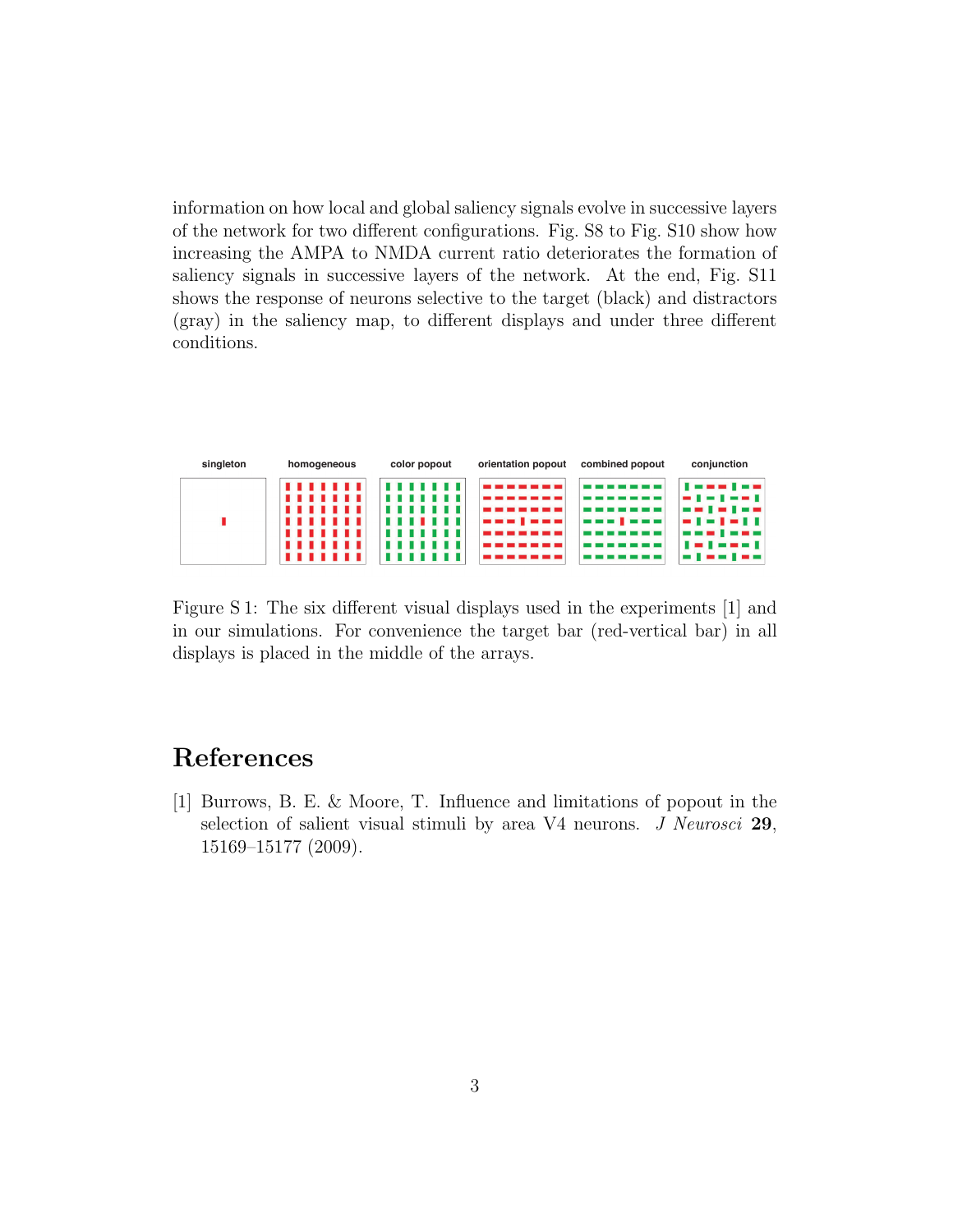Table 1: Model parameters for simulations of saliency computations in successive layers

| Symbol                             | Description                                 | Value                          |  |  |  |
|------------------------------------|---------------------------------------------|--------------------------------|--|--|--|
|                                    | Network architectures                       |                                |  |  |  |
|                                    | size of the visual fields                   | $14^{\circ} \times 14^{\circ}$ |  |  |  |
| $N_E$                              | number of Exc neurons in each population    | 784 $(28 \times 28)$           |  |  |  |
| $N_I$                              | number of Inh neurons in each population    | 784 $(28 \times 28)$           |  |  |  |
|                                    | number of populations in each layer         | 8                              |  |  |  |
|                                    | number of layers                            | 3                              |  |  |  |
|                                    | total number of neurons                     | 18816                          |  |  |  |
|                                    | total number of synapses                    | $\approx 3.4 \times 10^7$      |  |  |  |
|                                    | Connectivity                                |                                |  |  |  |
| $\sigma_{EE, i \rightarrow i}$     | width of connection from Exc to Exc neurons | $0.5$ degree                   |  |  |  |
| $\sigma_{EI, i \rightarrow i}$     | width of connection from Exc to Inh neurons | $1.0$ degree                   |  |  |  |
| $\sigma_{IE, i \rightarrow i}$     | width of connection from Inh to Exc neurons | $1.5$ degree                   |  |  |  |
| $\sigma_{II, i \rightarrow i}$     | width of connection from Inh to Inh neurons | $0.5$ degree                   |  |  |  |
| $\sigma_{EE, i \rightarrow i+1}$   | width of connection between layers          | $0.4 \text{ degree}$           |  |  |  |
|                                    | Connectivity strength                       |                                |  |  |  |
| $w_{EE, i \rightarrow i}^{AMPA}$   | strength of connection for AMPA synapses    | 11                             |  |  |  |
| $w^{NMDA}_{EE, i \rightarrow i}$   | strength of connection for NMDA synapses    | 44                             |  |  |  |
| $w_{EI, i \rightarrow i}^{AMPA}$   | strength of connection for AMPA synapses    | 135                            |  |  |  |
| $w_{EI, i \rightarrow i}^{NMDA}$   | strength of connection for NMDA synapses    | 90                             |  |  |  |
|                                    |                                             |                                |  |  |  |
| $w_{IE, i \rightarrow i}^{GABA}$   | strength of connection for GABA synapses    | 70                             |  |  |  |
| GÁBA,<br>$w_{II, i \rightarrow i}$ | strength of connection for GABA synapses    | 100                            |  |  |  |
|                                    |                                             |                                |  |  |  |
| $w_{EE, i\rightarrow i+1}^{AMPA}$  | strength of connection for AMPA synapses    | 21                             |  |  |  |
| $w_{EE, i\rightarrow i+1}^{NMDA}$  | strength of connection for NMDA synapses    | 14                             |  |  |  |

Exc = excitatory, Inh = inhibitory,  $i \rightarrow i$  = connections from a population in layer  $i$  to corresponding locations in a population in layer  $i$ .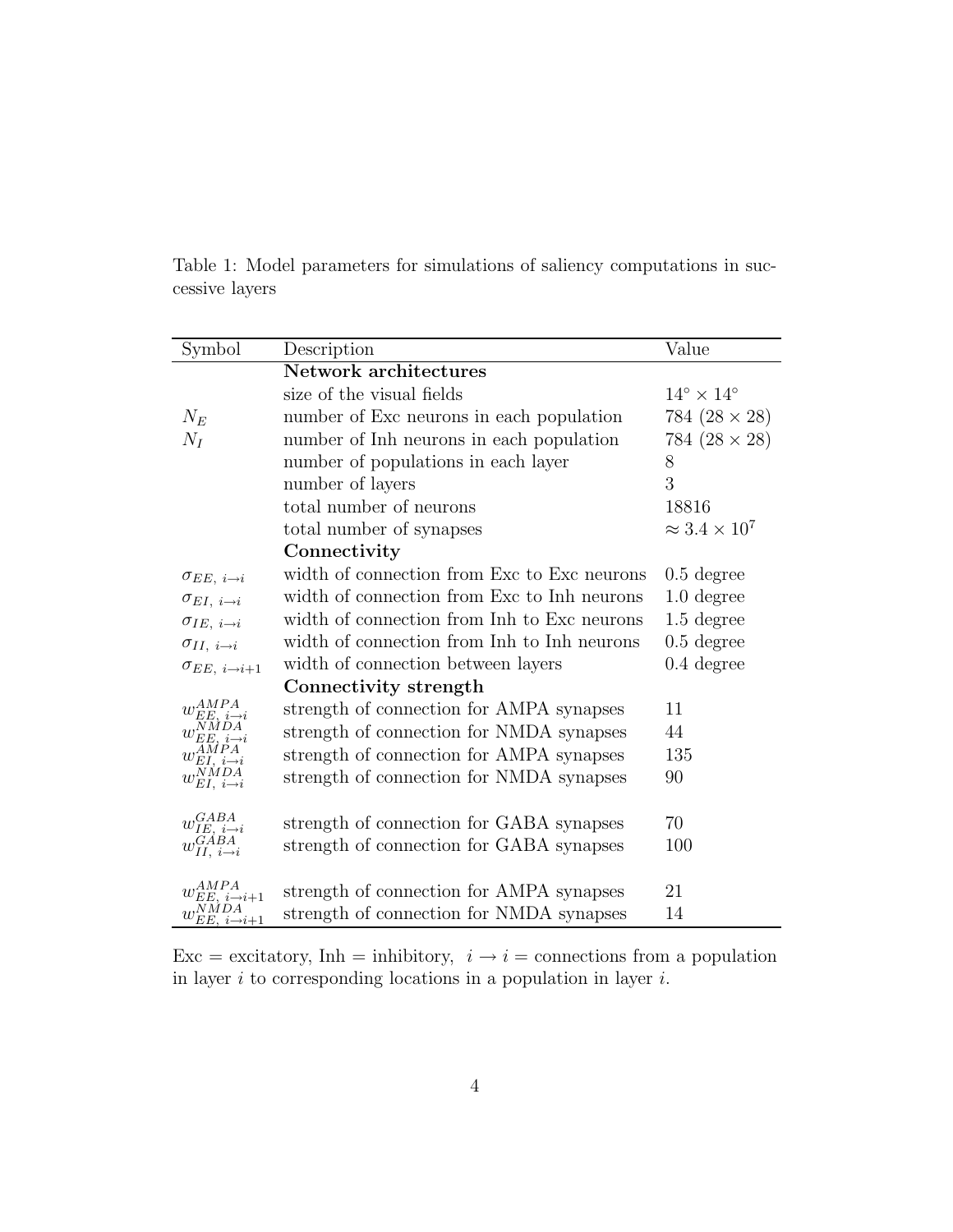| Symbol                         | Description                                    | Value                          |
|--------------------------------|------------------------------------------------|--------------------------------|
|                                | <b>Network architectures</b>                   |                                |
|                                | size of the visual fields                      | $14^{\circ} \times 14^{\circ}$ |
| $N_E$                          | number of Exc neurons in each population       | 784 $(28 \times 28)$           |
| $N_I$                          | number of Inh neurons in each population       | 784 $(28 \times 28)$           |
|                                | total number of populations                    | 10                             |
|                                | total number of neurons                        | 7840                           |
|                                | total number of synapses                       | $\approx 2.7 \times 10^7$      |
|                                | Connectivity                                   |                                |
| $\sigma_{EE, F \rightarrow F}$ | connection width for feature-selective neurons | $0.7$ degree                   |
| $\sigma_{EI, F \rightarrow F}$ | connection width for feature-selective neurons | 1.4 degree                     |
| $\sigma_{IE}, F \rightarrow F$ | connection width for feature-selective neurons | $0.7$ degree                   |
| $\sigma_{II}, F \rightarrow F$ | connection width for feature-selective neurons | $2.0$ degree                   |
|                                |                                                |                                |
| $\sigma_{EE, F \rightarrow S}$ | connection width for feature-selective neurons | $0.5$ degree                   |
| $\sigma_{EI, F \rightarrow S}$ | connection width for feature-selective neurons | $1.5$ degree                   |
|                                |                                                |                                |
| $\sigma_{EE, S \rightarrow F}$ | connection width for saliency neurons          | $0.6$ degree                   |
| $\sigma_{EI, S \rightarrow F}$ | connection width for saliency neurons          | $1.5$ degree                   |
|                                |                                                |                                |
| $\sigma_{EE, S\rightarrow S}$  | connection width for saliency neurons          | $0.7$ degree                   |
| $\sigma_{EI, S \rightarrow S}$ | connection width for saliency neurons          | 1.4 degree                     |
| $\sigma_{IE},\,s\rightarrow S$ | connection width for saliency neurons          | $0.7$ degree                   |
| $\sigma_{II, S \rightarrow S}$ | connection width for saliency neurons          | 4.0 degree                     |

Table 2: Model parameters for simulations of the effect of feedback and the saccade preparation experiment

continued on the next page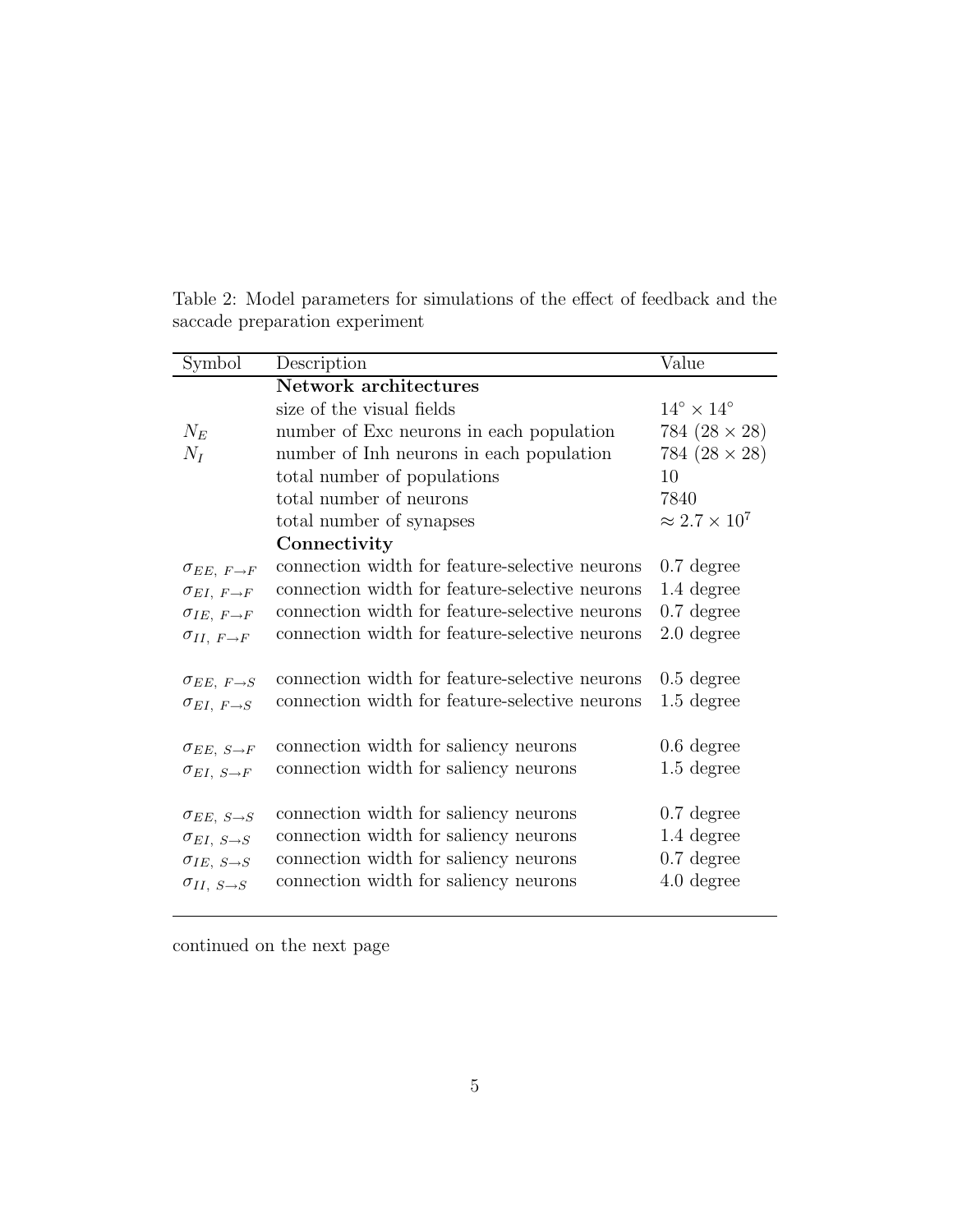Table 2: Model parameters for simulations of the effect of feedback and the saccade preparation experiment (continuation)

| Symbol                                          | Description                              | Value |
|-------------------------------------------------|------------------------------------------|-------|
|                                                 | Connectivity strength                    |       |
| $w_{EE, F\rightarrow F}^{AMPA}$                 | strength of connection for AMPA synapses | 17.5  |
| NMDA,<br>$w_{EE,\ F\rightarrow F}$              | strength of connection for NMDA synapses | 70    |
| $w_{EI, F\rightarrow F}^{\overline{AMPA}}$      | strength of connection for AMPA synapses | 270   |
| $w_{EI, F\rightarrow F}^{\overline{N}MDA}$      | strength of connection for NMDA synapses | 180   |
| $w_{IE, F\rightarrow F}^{GABA}$                 | strength of connection for GABA synapses | 120   |
| $w_{II, F\rightarrow F}^{G\acute{A}BA}$         | strength of connection for GABA synapses | 160   |
|                                                 |                                          |       |
| $w_{EE, F \rightarrow S}^{AMPA}$                | strength of connection for AMPA synapses | 275   |
| $w_{EE, F \rightarrow S}^{NMDA}$                | strength of connection for NMDA synapses | 165   |
| $w_{EI, F\rightarrow S}^{AMPA}$                 | strength of connection for AMPA synapses | 280   |
| $w_{EI, F \rightarrow S}^{NMDA}$                | strength of connection for NMDA synapses | 80    |
|                                                 |                                          |       |
| $w_{EE, S\rightarrow F}^{AMPA}$                 | strength of connection for AMPA synapses | 2.5   |
| $w_{EE, S\rightarrow F}^{NMDA}$                 | strength of connection for NMDA synapses | 1.5   |
| $w_{EI, S\rightarrow F}^{AMPA}$                 | strength of connection for AMPA synapses | 17.5  |
| $w_{EI, S\rightarrow F}^{NMDA}$                 | strength of connection for NMDA synapses | 5.0   |
|                                                 |                                          |       |
| $w_{EE, S\rightarrow S}^{AMPA}$                 | strength of connection for AMPA synapses | 17.5  |
| $N\tilde{MDA}$<br>$w_{EE, S\rightarrow S}$      | strength of connection for NMDA synapses | 70    |
| $w_{EI, S\rightarrow S}^{AMPA}$                 | strength of connection for AMPA synapses | 270   |
| $w_{EI, S\rightarrow S}^{NMDA}$                 | strength of connection for NMDA synapses | 180   |
| GABA,<br>$w_{IE, S \rightarrow S}$              | strength of connection for GABA synapses | 120   |
| $w_{II, S\rightarrow S}^{G\acute{A}\acute{B}A}$ | strength of connection for GABA synapses | 500   |

 $E =$  excitatory, I = inhibitory,  $F =$  feature-selective populations,  $S =$ saliency populations,  $F \rightarrow S =$  connections from a feature-selective population to the corresponding locations in a saliency population.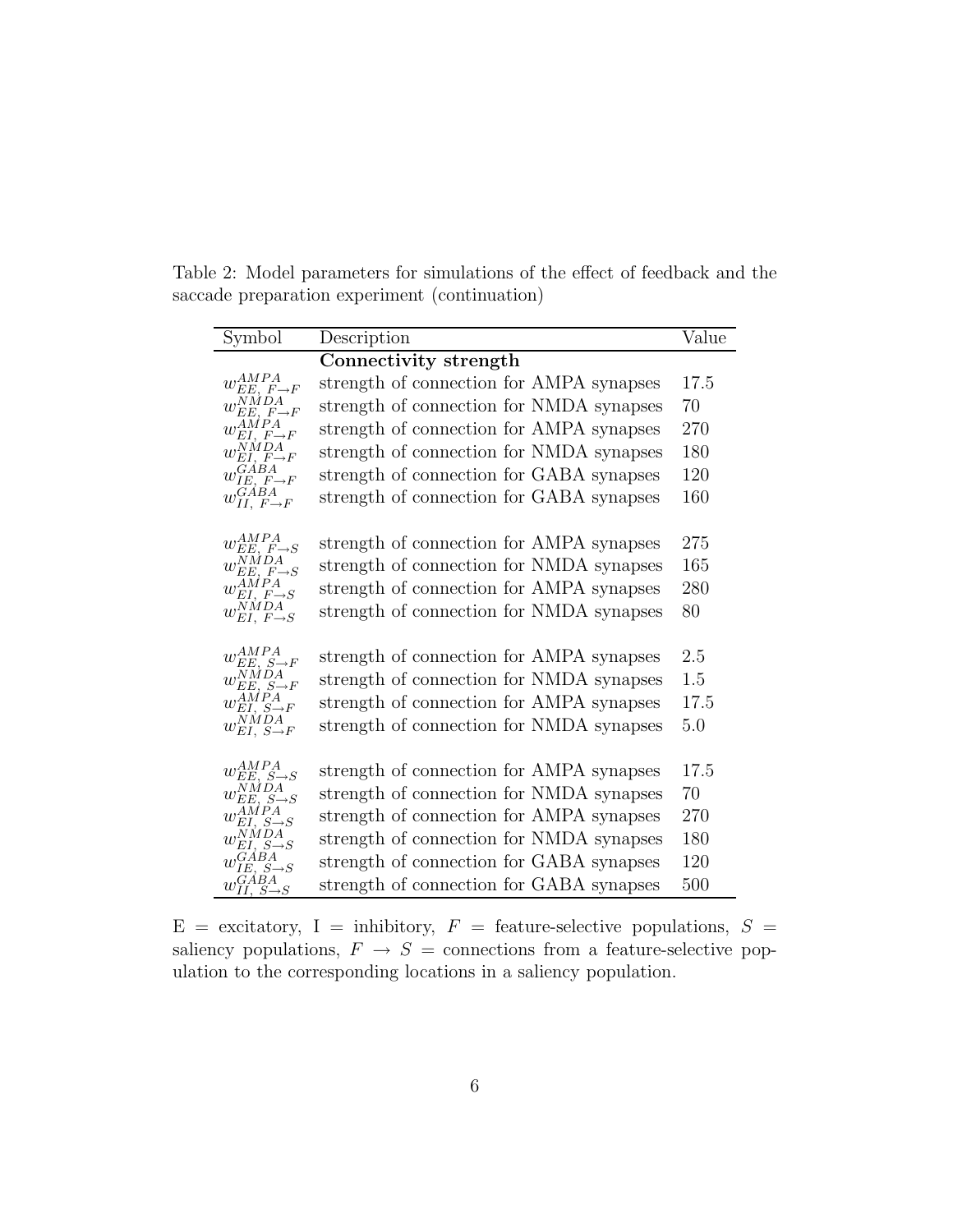

Figure S2: Average normalized response of target-selective neurons in V1, V2 and V4 to the 6 displays. The average normalized responses are computed by counting all spikes for 200 msec following the firing onset for 200 trials (see Fig. 2) and normalizing the sum by the response to the singleton display. Error bars show the standard deviation. The response to popout displays increases over that of the conjunction display only when individual features are processed separately  $(A)$  but not when they are combined  $(B)$ .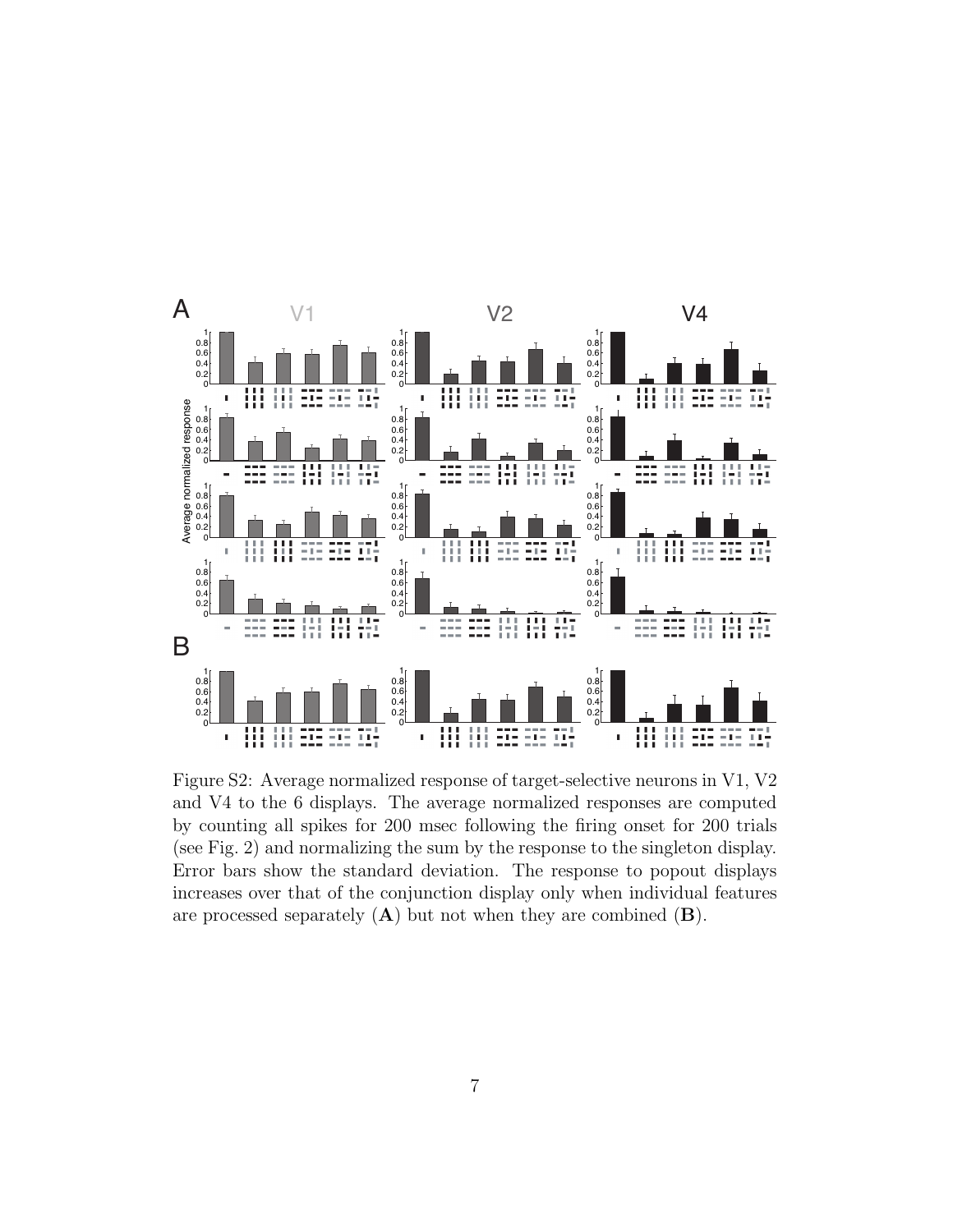

Figure S 3: Evolution of global saliency indices in successive layers of the network for configuration A. Histograms of global saliency index for popout and conjunction displays in successive layers of the network. Histogram of global saliency indices are computed from the average response in the first 200 msec of the visual response in 30 randomly selected trials. Dashed lines show the mean value for each histogram.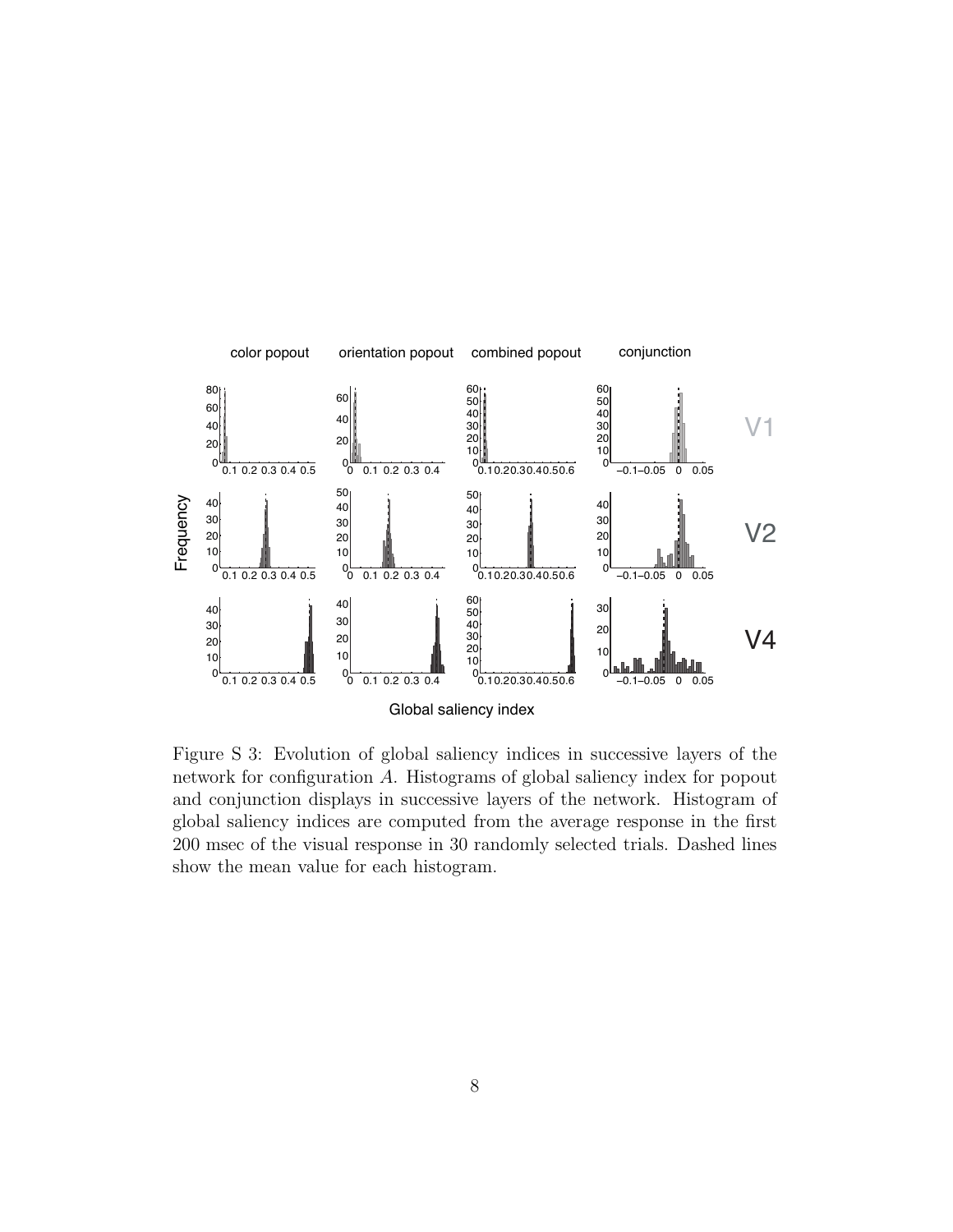

Figure S4: Local saliency signal increases in successive regions for configuration A and is correlated with the global saliency signal.  $(A-B)$  The difference between average response to different popout and conjunction displays are computed using average response of target-selective neurons in successive regions. Results for configurations A and B are shown in panels  $(A)$  and  $(B)$ , respectively. Error bars show the s.e.m. The differential response increases in higher areas only for configuration  $A$ . (C) The global popout selectivity index,  $GPI$ , as a function of the local popout selectivity index,  $PI$ , for different popout displays and in different regions of the network in configuration A. Black lines show the linear fit in each case. These indices are computed using average response of neurons in 30 randomly selected trials. The local and global popout selectivity indices are strongly correlated in all regions and for all popout displays.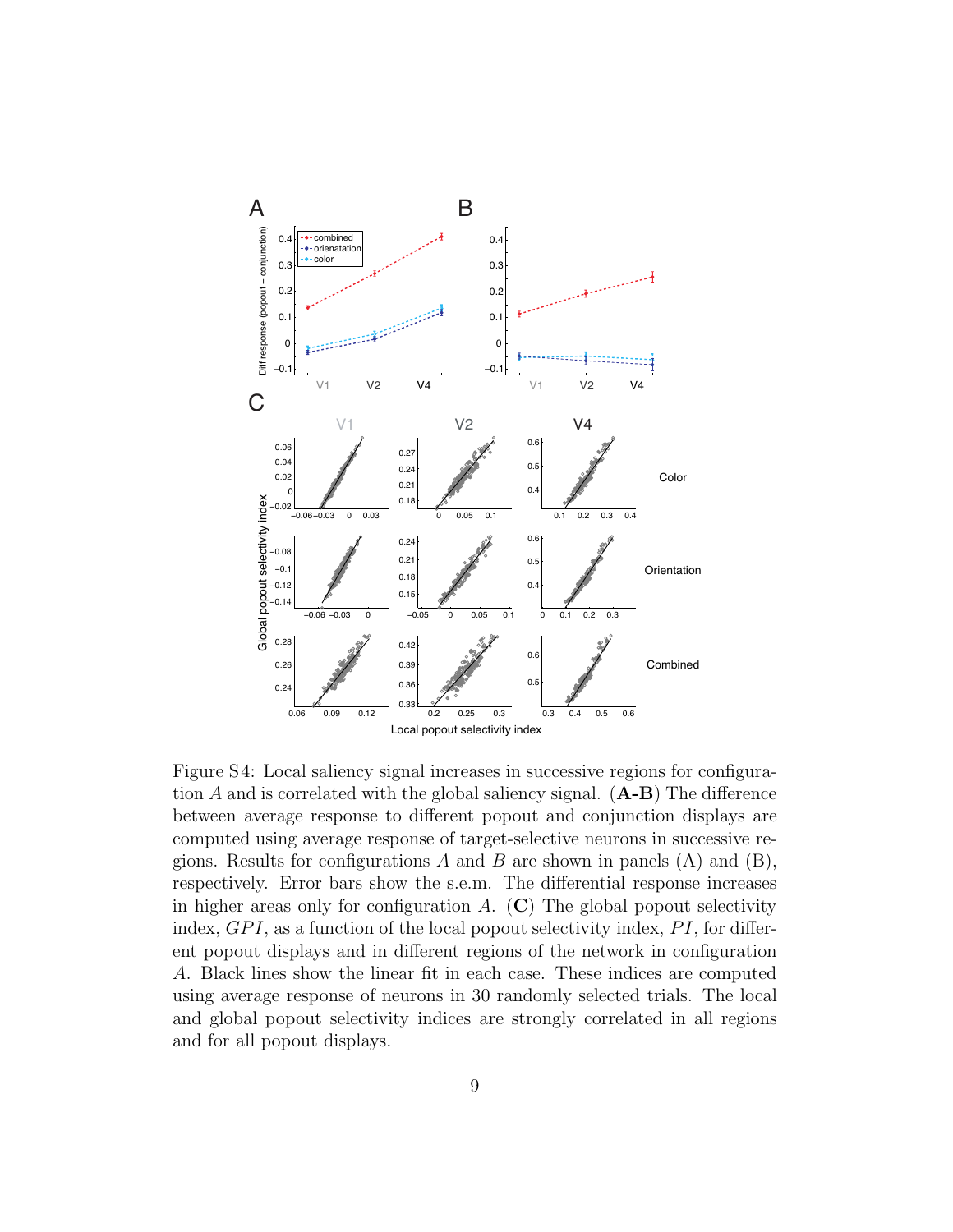

Figure S 5: Correlation between the global and local selectivity indices for configuration  $B$ . The global popout selectivity index,  $GPI$ , as a function of the local popout selectivity index,  $PI$ , for different popout displays and in different regions of the network. The global and local popout indices are strongly correlated in all regions and for all popout displays. Note that both the global and local popout indices have negative values for color and orientation popout in all three visual areas. These indices are computed using average response of neurons in 30 randomly selected trials. Black lines show the linear fit in each case.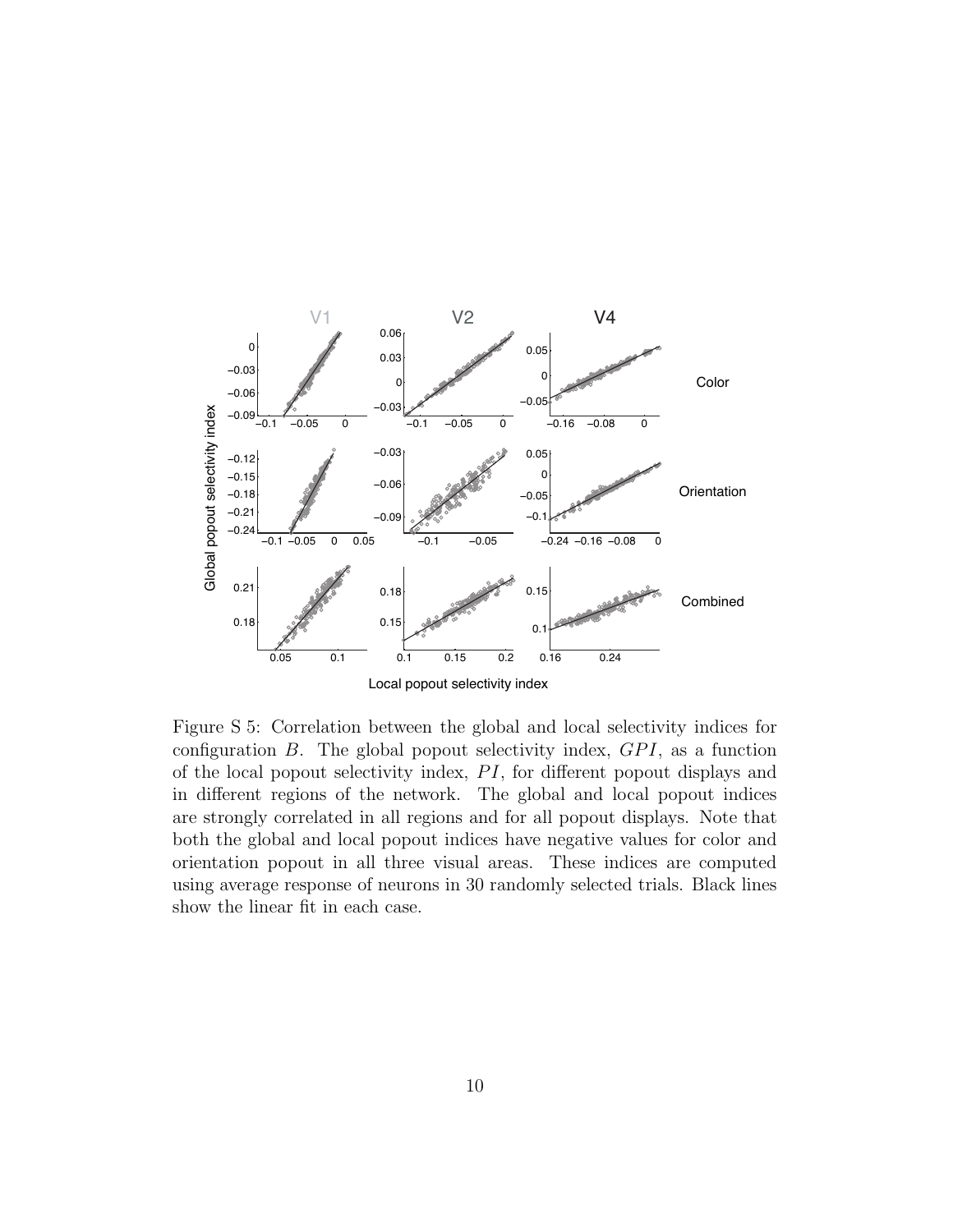

Figure S6: Evolution of the global saliency signal in successive regions for configuration  $B$ . (A) Average normalized response of the constructed saliency populations to different displays is plotted separately for neurons selective to either the target (central bar) or distractors (peripheral bars). The response of target-selective neurons is plotted with a darker shade than the response of distractor-selective neurons. The error bars are the s.e.m. For illustrative purposes, we only show the values of responses between 0 and 0.6 (the response to the single bar is equal to 1). The difference between the response to the target and distractors increases for popout displays while the overall response to the target decreases. (B) Histograms of the global differential response (i.e. the difference between response of target- and all distractorselective neurons), for different displays. The dashed lines show the mean in each histogram. The differential response increases for both popout and conjunction displays in successive regions, but increases more greatly for popout displays.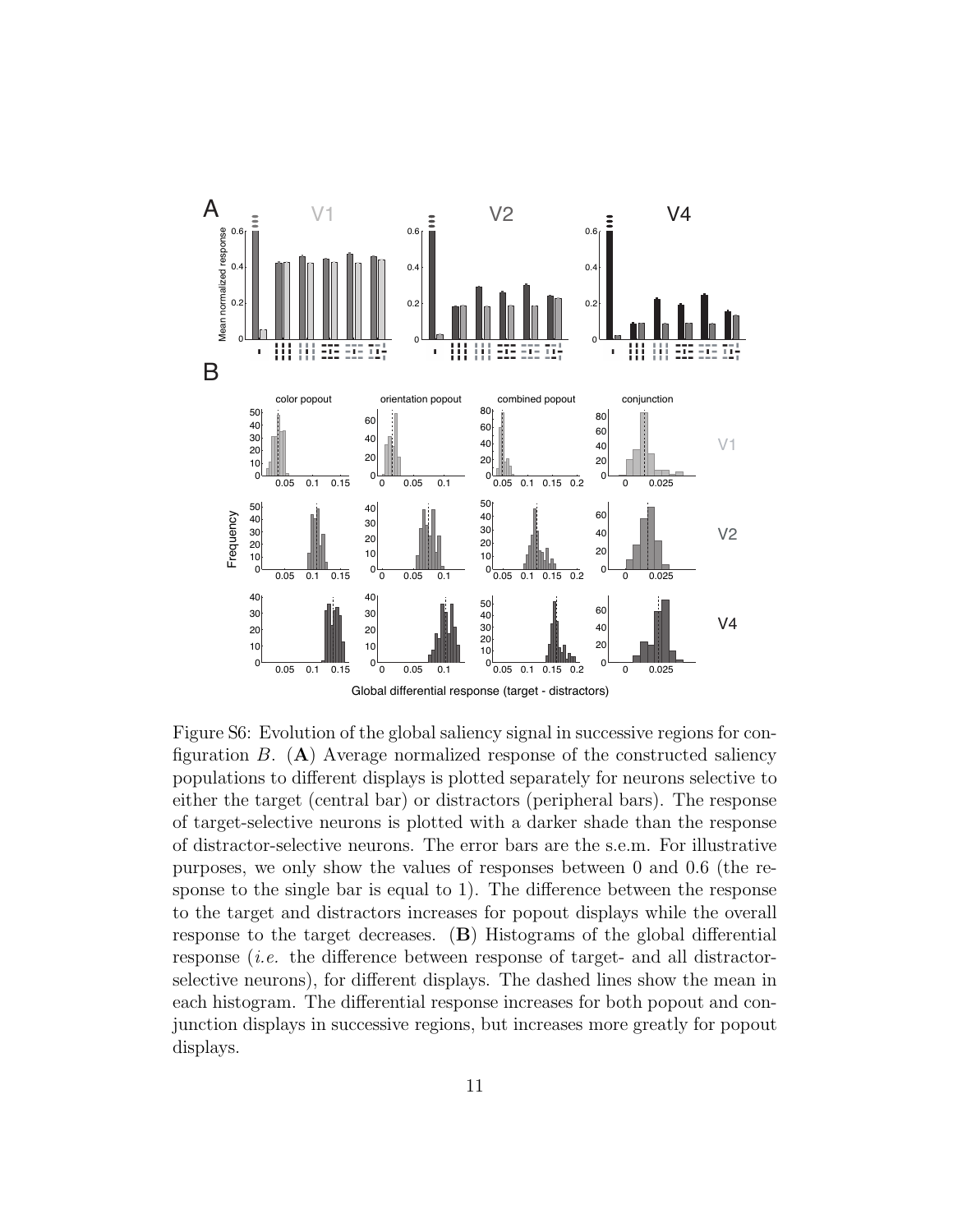

Figure S 7: Formation of the local and global saliency signals in the saliency population, in successive layers of the network and for the two configurations. The differential response of target-selective neurons in the constructed saliency populations is computed by adding the activity of all color- and/or orientation-selective neurons in each region. Results for configurations A and B are shown in panels (A) and (C), and (B) and (D), respectively.  $(A-B)$ The average global differential response (i.e. difference between response of target- and distractor-selective neurons), for different types of display and in successive regions of the network, for the constructed saliency populations. (C-D) The difference between average response to different popout and conjunction displays. These differences are computed using average response of target-selective neurons in successive regions. Overall, for configuration A, the differential response increases in successive regions more strongly. Error bars show the s.e.m.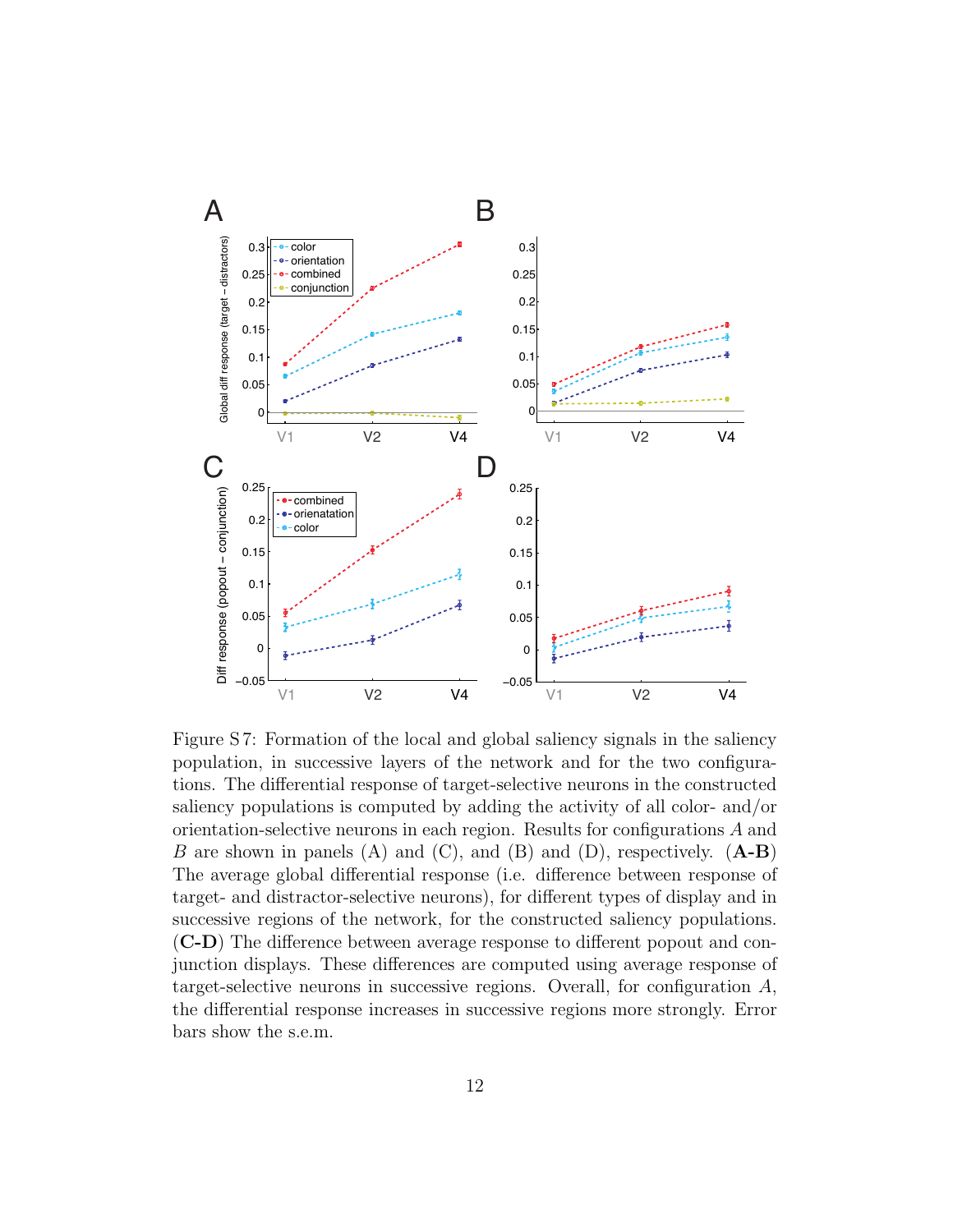

Figure S 8: Change in detection of the most salient location in successive regions of the network due to change in the AMPA to NMDA current ratio. The probability that the response of target selective neurons is the maximum response in the constructed saliency population is plotted with different shades of gray (light gray, medium gray, and black) corresponding to the three regions (V1, V2, and V4, respectively) for different displays. Results for different values of the AMPA to NMDA current ratios are shown in different panels.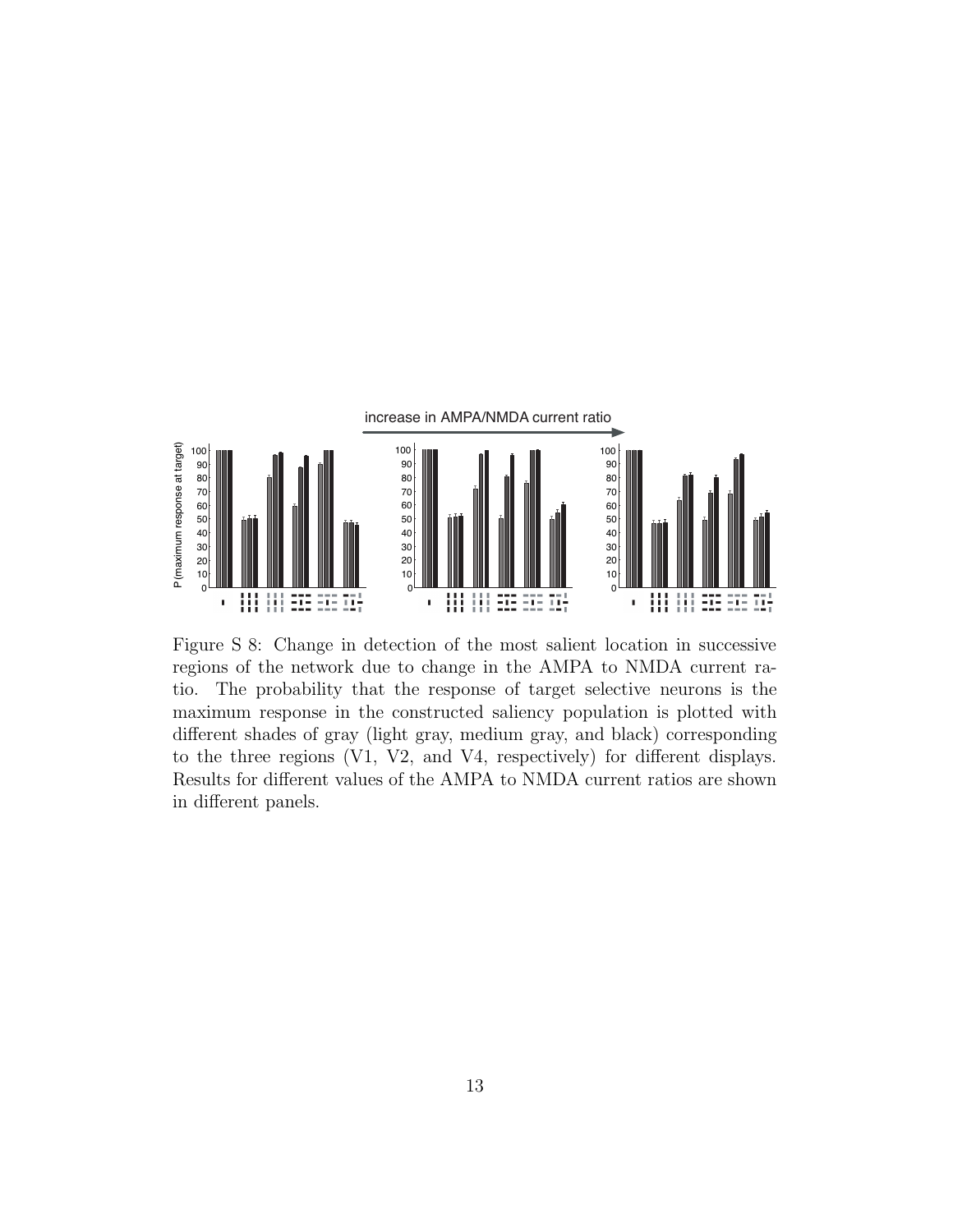

Figure S 9: Temporal dynamics of the local saliency signal in successive regions of the network and its dependence on the AMPA to NMDA current ratio. The difference in the normalized response to popout and conjunction displays is plotted for different types of popout display (indicated by insets) and for three visual areas of our model. Different shades of color (light to dark) correspond to response in successive regions (V1 to V4, respectively). The point at the top of each panel shows whether the differential response is statistically significant (at  $p < 0.05$ ) for each 10 msec time interval. Results for larger values of the AMPA to NMDA current ratios are shown in panels (A) to (C), respectively. The larger AMPA to NMDA current ratio results in the delay and elimination of the local saliency signal formation for color and orientation popout displays, and in a stronger oscillatory response.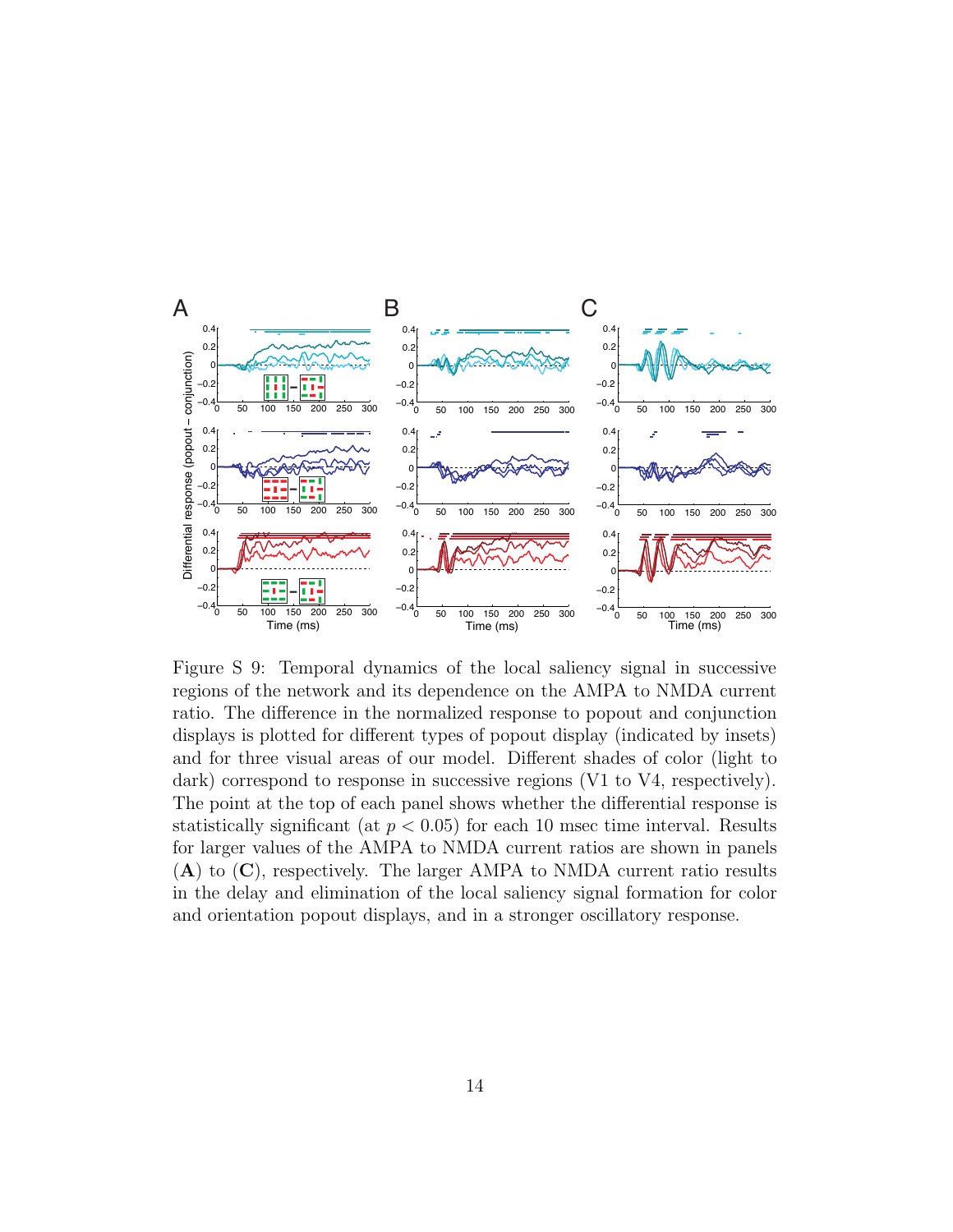

Figure S 10: Temporal dynamics of the global saliency signal in successive constructed saliency populations and its dependence on the AMPA to NMDA current ratio. The difference in the normalized response of neurons selective to the target and neurons selective to the distractor that exhibit the maximum activity in a given trial is plotted for different types of display (indicated in the inset). The point at the top of each panel shows whether the differential response is statistically significant (at  $p < 0.05$ ) for each 10 msec time interval. Different regions corresponding to different visual areas are denoted at the right side of the sub-panels. Results for larger values of the AMPA to NMDA current ratio are shown in panels  $(A)$  to  $(C)$ , respectively. A larger AMPA to NMDA current ratio results in the delay and elimination of the global saliency signal formation.